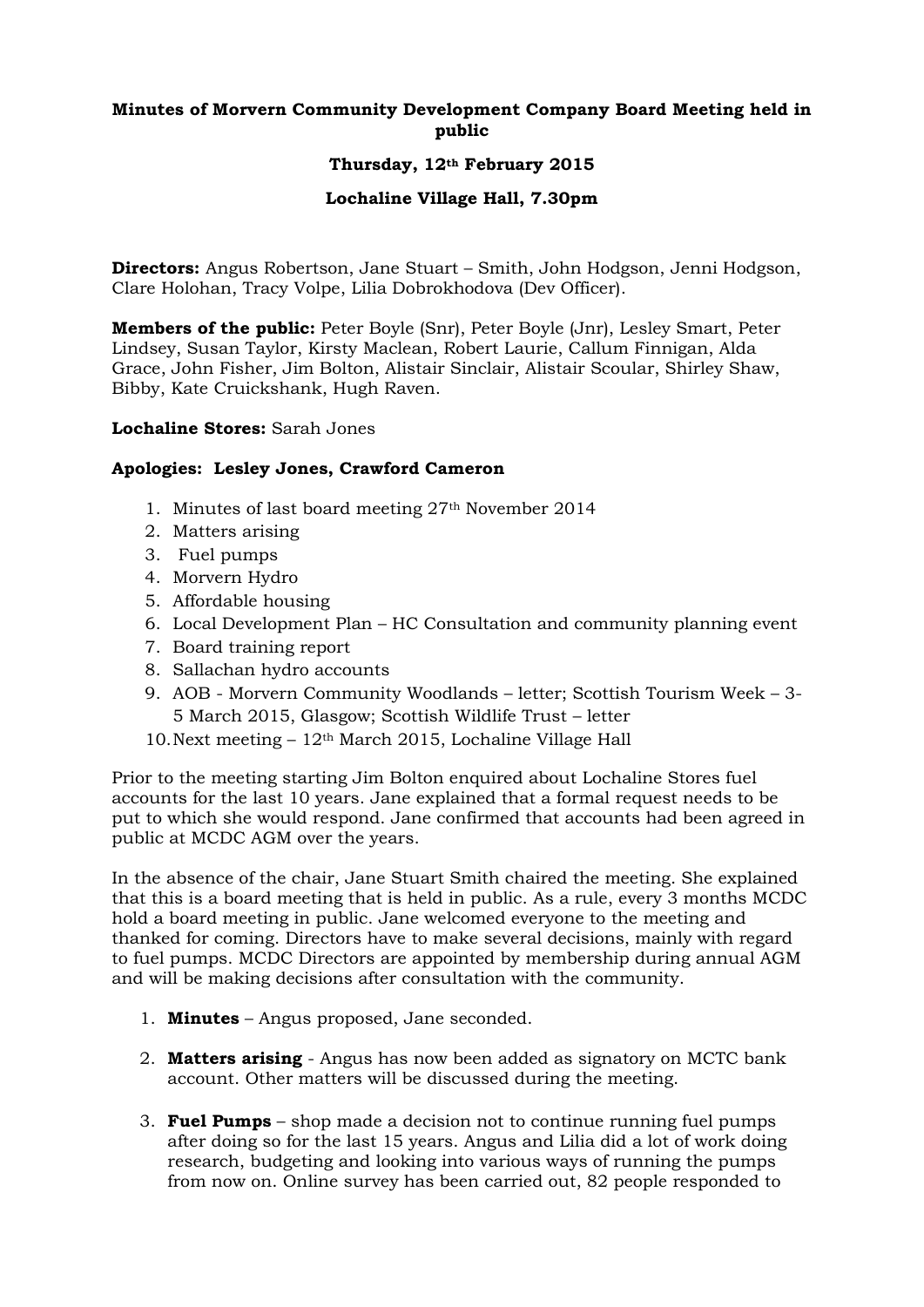the survey, majority of respondents were in favour of keeping the pumps open with only 3 suggestions to close the pumps. MCDC also received 15 letters/emails – all in favour of keeping the pumps open.

Angus Robertson looked into ways of keeping the pumps open, he produced budgets, considered the price of fuel, costs. Angus looked into MCTC taking the pumps with the shop carrying on taking the payments etc which resulted in high staff costs and was unaffordable. Lilia got in touch with Applecross community who have a 24/7 self – service system installed provided by Tokheim. Applecross used to have a self – service system provided by Gilbarco but after a year of trouble they changed to Tokheim and things seem to be running smoothly, after a few teething problems. Lilia obtained quotation from Tokheim, it will cost  $\text{\pounds}10K + \text{VAT}$  for the equipment and installation. The machine will not operate with cash, only card payments. The annual running costs will be  $£1,500.00$  per year after the first year. Angus used the above figures in the budget he produced and came up with £8K saving on staffing. It is Angus's opinion that the pumps cn operate at a viable rate. MCDC now have to raise capital for the equipment. MCTC has to register for VAT, this will have a negative financial effect on pontoons (loss of £7K), but taking this into account it is still viable to run the petrol pumps as a service to the community.

Callum Finnigan asked a question about current account holders and whether businesses will still be able to have accounts. Tokheim equipment is able to take account cards, it is possible to have 1000 accounts associated with the equipment and each account can have 1000 cards. MCTC will be issuing cards to businesses, likely to be for an annual fee (to be agreed), strict monitoring system will be put in place to ensure bills are paid on time and MCTC will be able to cancel non – payers cards. A possibility of a retainer was also discussed. MCTC also budgeted for either buying the existing stock from the shop or if tanks empty budgeting for filling them up.

Capital costs – Lilia looking into covering 50% of the costs with help from HIE, Awards for All, fundraising, MCT and common good fund. For the last few years 50% of rent shop paid to MCDC was going into a fuel pumps savings account, some if this money could be used for capital costs.

MCDC looked into automatic tank dipping. Sarah Jones advised that it is good practice to dip manually on a weekly basis. MCDC are looking into Harbour Master taking this responsibility on or a volunteer.

Lilia looked into a possibility of purchasing a tyre inflation machine, awaiting quotations.

MCTC will take over running the fuel pumps as soon as cash is raised for capital costs. Once MCTC take over, it will have full responsibility for fuel pumps and contact details for MCTC will be available on a sign in case of any issues.

Decision – all Directors present voted in favour of installing Tokheim self – service equipment and MCTC taking over the running of the pumps. MCTC will take a long look at account holders and agree terms and conditions with them. All accounts will be cancelled with the shop and reopened with MCTC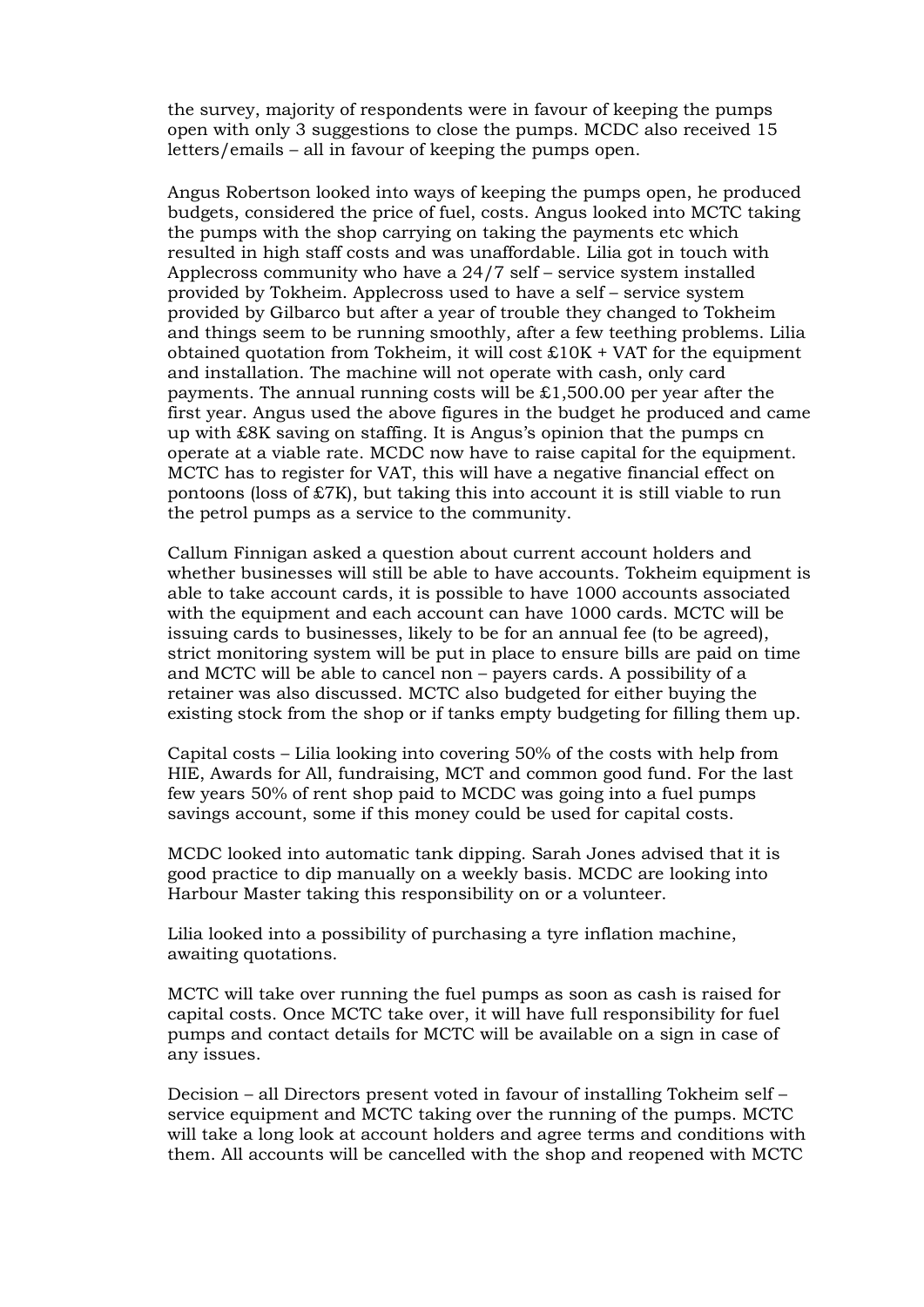under new terms. Angus, Jane and Lilia will discuss details of transfer with the shop. Sarah advised that the cost of full fill is approximately  $\pounds$ 11K.

On behalf of the Directors Angus expressed thanks to the shop for running the fuel pumps for the community for the last 15 years. Sarah Jones thanked MCTC for taking it on.

- 4. **Morvern Hydro Project** this is a project realised in conjunction with the Forestry Commision Scotland, looking at hydro potential of two burns – Barr River and Achadh Forsa. MCDC secured £150K loan/grant from CARES which should take the project through to planning application and grid connection. MCDC carried out community ballot where 94.3% of the community voted in favour of the schemes going ahead. Thank you to all who voted. MCDC now need to look further into the viability of the two schemes by conducting an in depth feasibility study. MCDC have not used any funds from £150K loan yet, as soon as MCDC use however small amount the whole £150K will have to be declared as De Minimus funding and there is a three year limit as to how much De Minimus a company can have. Jim Bolton asked if the power house for the Barr scheme was likely to be and whether it would affect trout. Angus said that the power house position would not affect the trout. Grid connection as Barr is an issue. FITs have been cut back, it is tricky to know when to build the scheme, FITs may rise again at the next review in April 2016, if they do planning by April 2016. Lilia is applying to NFLS for the hydro project with deadline of 28<sup>th</sup> February 2015.
- 5. **Housing**  MCDC received a letter from Kirsty Maclean supporting the idea of affordable housing.

MCDC have been offered the land belonging to Forestry Commission next to Dalrainich, with planning in principle for 3 houses. MCDC are also looking at possibility of sheltered flats around Scout Hut area. Also Rowan Bank steadings – possibility of affordable housing there too. MCDC instructed District Valuer to value all three bits of land, the DV should produce his report by the end of the month. MCDC are currently looking into options, ideas, demand, Lilia obtained figures from Lochaber Housing Association and Highlands Small Communities Housing Trust on housing demand in Lochaline and Drimnin and figures clearly show demand for family homes.

A member of the public asked about what was happening about land at Kiel Camp – Forestry Commission retracted their offer.

Ardtornish land – also possibility for affordable housing.

6. **Local Development Plan** – the Highland Council are updating local development plan and seeking feedback from the community before 28th March 2015. Directors wondered if the community would like MCDC to organise a community event where members of the public could express their views on zoning, housing, business development etc. Lilia to get in touch with the HC to see if they will help by providing relevant maps and information. Lilia to feed back to Directors and if positive response received from the HC to organise an event soon.